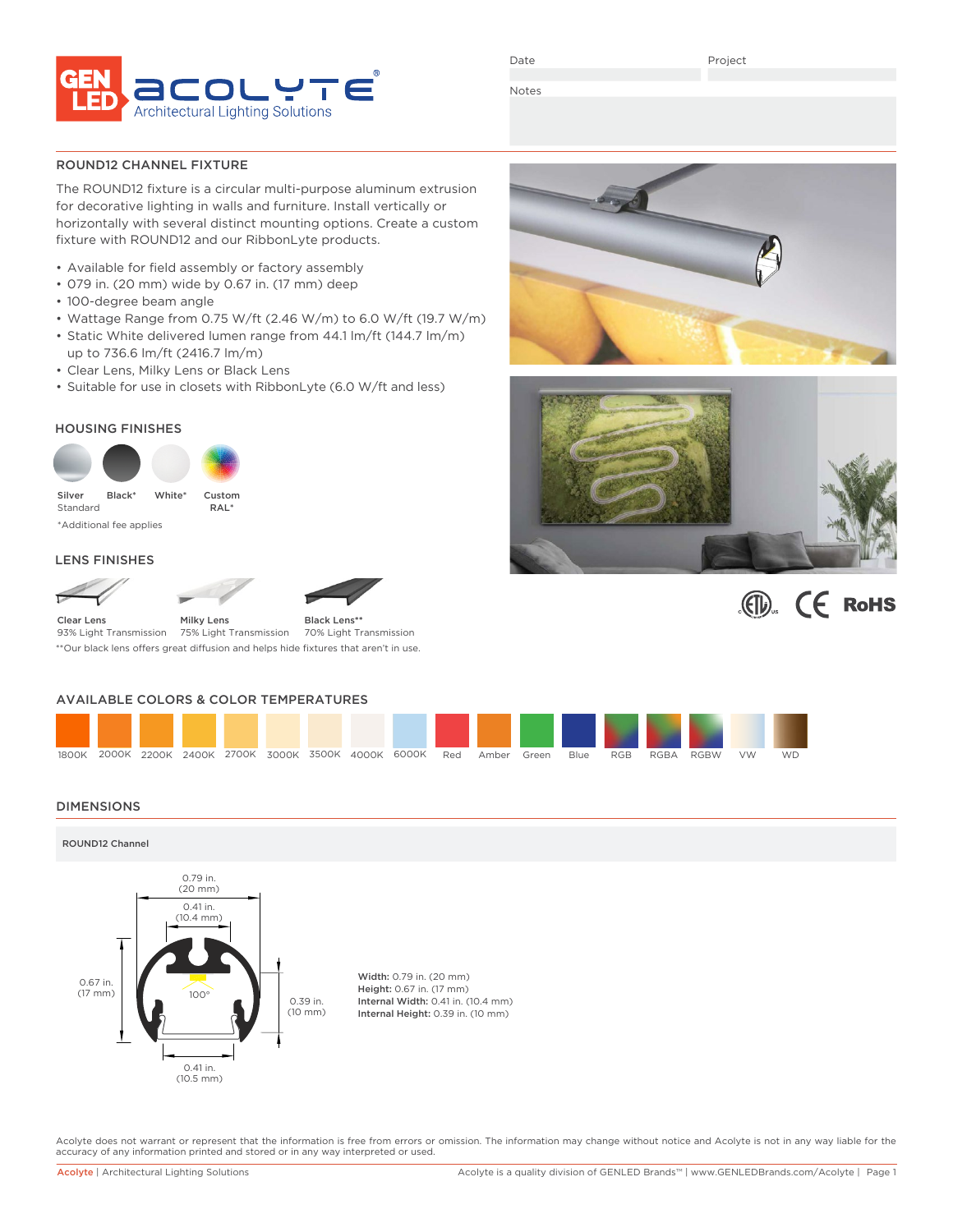

| Beam Angle                   | $100^\circ$                                                                                                                                                                                                                                                                                                                                                                                                                                                                                                     |
|------------------------------|-----------------------------------------------------------------------------------------------------------------------------------------------------------------------------------------------------------------------------------------------------------------------------------------------------------------------------------------------------------------------------------------------------------------------------------------------------------------------------------------------------------------|
| Lens Type                    | Clear Lens, Milky Lens, Black Lens                                                                                                                                                                                                                                                                                                                                                                                                                                                                              |
| Length                       | Channel is sold by the foot and cut to your exact desired length                                                                                                                                                                                                                                                                                                                                                                                                                                                |
| <b>Operating Voltage</b>     | 24 <sub>V</sub>                                                                                                                                                                                                                                                                                                                                                                                                                                                                                                 |
| Dimming                      | MLV / 0-10 Volt / Lutron Hi-Lume 1% dimming LED drivers / Lutron VIVE code compliance available / ELV / DALI / DMX                                                                                                                                                                                                                                                                                                                                                                                              |
| <b>Operating Temperature</b> | -40° F to 158° F (-40° C to 70° C)                                                                                                                                                                                                                                                                                                                                                                                                                                                                              |
| Colors                       | 1800K, 2000K, 2200K, 2400K, 2700K, 3000K, 3500K, 4000K, 6000K, Red, Amber, Green, Blue, RGB, RGBW, RGBA, VW,<br>Warm Dim (1800K, 2000K, 2200K only available in IP20)                                                                                                                                                                                                                                                                                                                                           |
| CRI                          | 90+ CRI (Static white only)                                                                                                                                                                                                                                                                                                                                                                                                                                                                                     |
| Lamp Life                    | L70 at 50,000 Hours                                                                                                                                                                                                                                                                                                                                                                                                                                                                                             |
| MacAdam Ellipses (SDCM)      | 2-Step Binning (For Static White LEDs only)                                                                                                                                                                                                                                                                                                                                                                                                                                                                     |
| Certifications               | ETL Listed: UL 2108 Issued: 2004/02/27 Ed: 1 Rev: 2014/02/24 Low Voltage Lighting Systems<br>CSA C22.2#9.0 Issued: 1996/06/01 Ed: 1 (R2011) General Requirements for Luminaries;<br>with Gen. Inst. 1: 1997, Gen Inst. 2: 1998. ROHS compliant UL 2108 - Low Voltage Lighting Systems<br>UL 8750 - Light Emitting Diode (LED) Equipment for Use in Lighting Products UL 1598 / CSA 250.0-08 - Luminaires<br>Suitable for use in closets, compliant with NFPA® 70, NEC® Section 410.16 (A)(3) and 410.16 (C)(5). |

### ACCESSORIES (SEE PART NUMBERS AT STEP 4 ON PAGE 3)



Acolyte does not warrant or represent that the information is free from errors or omission. The information may change without notice and Acolyte is not in any way liable for the<br>accuracy of any information printed and sto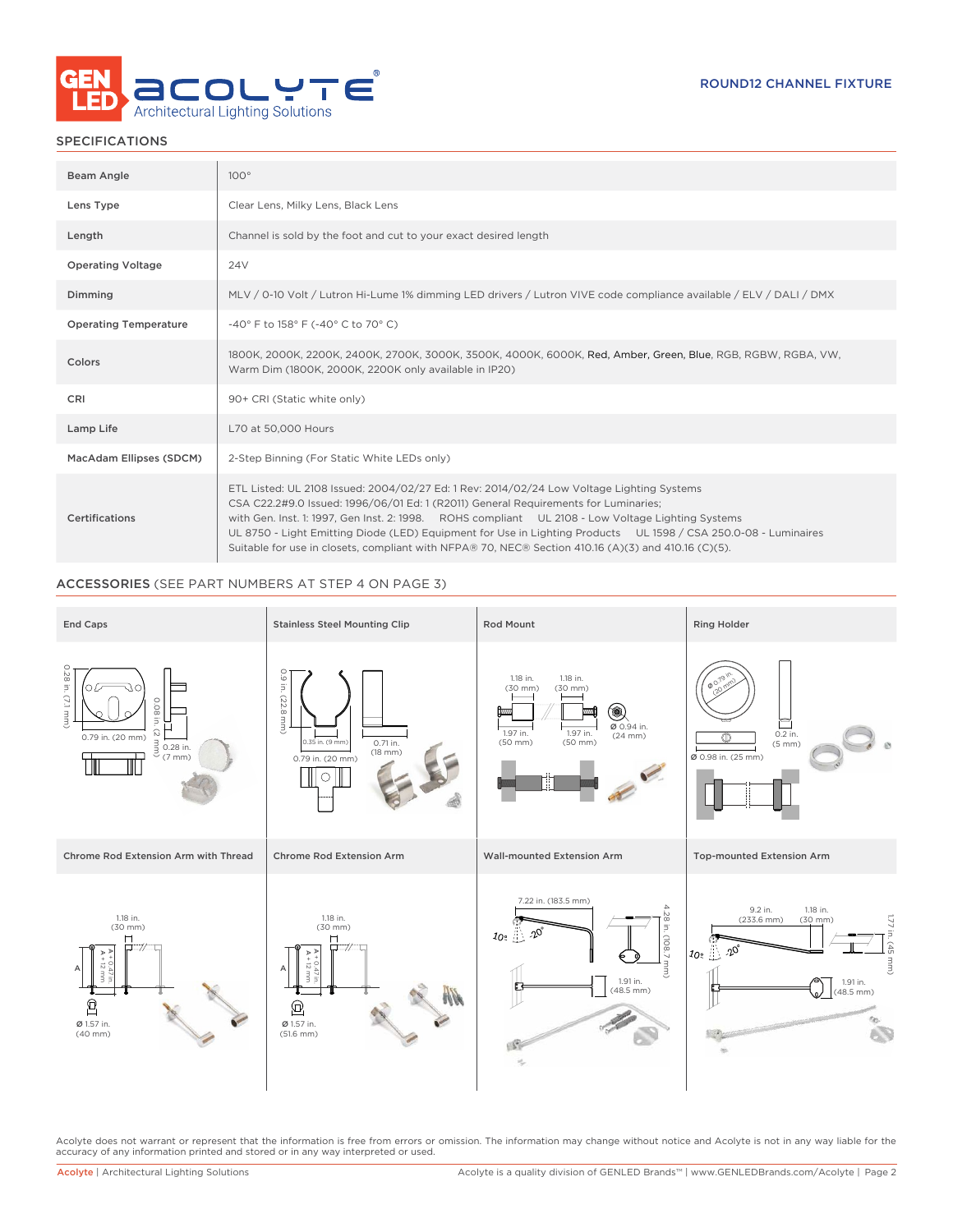

### ORDERING GUIDE

# NOTE: To ensure waterproofing standards are met, IP65 RibbonLyte can NOT be cut in the field. wattage color and the color of the color color color color color color color color color 0.75 - 0.75 W/ft (2.46 W/m - Static White, Static Color) 18 - 1800K G - Green 1.0 - 1.0 W/ft (3.3 W/m - Variable White) 20 - 2000K B - Blue 1.5 - 1.5 W/ft (4.9 W/m - Static White, Static Color) 22 - 2200K RGB - Red, Green, Blue 2.2 - 2.2 W/ft (7.2 W/m - Static White, Static Color, RGB) 24 - 2400K RGB30 - Red, Green, Blue + 3000K 3.0 - 3.0 W/ft (9.8 W/m - Static White, Static Color, Variable White) 27 - 2700K RGB40 - Red, Green, Blue + 4000K (5.5W only) 4.4 - 4.4 W/ft (14.4 W/m - Static White, Static Color, RGB, RGBW/RGBA) 30 - 3000K RGB60 - Red, Green, Blue + 6000K 5.0 - 5.0 W/ft (16.4 W/m - Static White, Static Color) 35 - 3500K RGBA - Red, Green, Blue + Amber 5.2 - 5.2 W/ft (17.1 W/m - Warm Dim) 40 - 4000K VW - Variable White 5.5 - 5.5 W/ft (18.0 W/m - RGBW/RGBA) 60 - 6000K 2920 - Warm Dim 2900K-2000K (IP20) 6.0 - 6.0 W/ft (19.7 W/m - Static White, Static Color, Variable White) R - Red 2721 - Warm Dim 2900K-2000K (IP65) A - Amber Z - Undecided\*\* \*\* For quotes only. Must be chosen before final order. CATEGORY CRI CRI RIBBON TYPE & IP RATING RB RB - RibbonLyte **0** - Static Color, Color Changing SWS220 - Static White Series 2 IP20 RGB20 - RGB IP20 VWS220 - VW Series 2 IP20 90 - 90+ CRI Static White SWS265 - Static White Series 2 IP65 RGB65 - RGB IP65 VWS265 - VW Series 2 IP65 SCS220 - Static Color Series 2 IP20 RGBWA20 - RGBW/A IP20 WD20 - Warm Dim IP20 SCS265 - Static Color Series 2 IP65 RGBWA65 - RGBW/A IP65 WD65 - Warm Dim IP65 CHANNEL LENS HOUSING COLOR CHROUND12 CHROUND12 - ROUND12 Channel C - Clear Lens BK - Black Lens SV - Silver WH - White M - Milky Lens **BK - Black** Consult factory for custom colors **STEP 2 Complete RibbonLyte Part Number STEP 1 Complete Channel Part Number**

**1.** (Default) **2. 3. 4.** CONNECTION OPTIONS (See diagrams on the right) Custom Length (ft.) **di de-**1 - End Feed Bare Wire Connection 4 - End Feed with IP67 Male Coupler Wire Length for 1, 2, 3: Wire Length for 4: Standard 12 in. / Custom up to 20 feet Standard 12 in. / Custom up to 20 feet 2 - Back Feed Bare Wire Connection 5 - Soldered Daisy Chain **5. 6.** 3 - Side Feed Bare Wire Connection 6 - Daisy Chain With IP67 Couplers - ITI 1 **STEP 3 Complete Assembly Option & Length** Wire Length for 6:

ASSEMBLY OPTION LENGTH (Standard factory assembled length up to 78 in. / 2 m)



Standard 3 in. / Custom up to 18 in.

FI - Field Assembly

FA - Factory Assembly

# **STEP 4 Add Accessories**

**ACCESSORIES** 

CHEXT100RND12 - Chrome Rod Extension Arm (100 mm) CHWALLRND12SV - Silver Wall-mount Extension Arm CHEXT200RND12 - Chrome Rod Extension Arm (200 mm) CHWALLRND12BK - Black Wall-mount Extension Arm CHEXT300RND12 - Chrome Rod Extension Arm (300 mm) CHWALLRND12WH - White Wall-mount Extension Arm

CHFLEXCLIPRND12ST - Stainless Steel Mounting Clip CHTOPRND12SV - Silver Top-mount Extension Arm CHEXTTHREAD100RND12 - Chrome Rod Extension Arm with Thread (100 mm) CHRINGRND12 - Ring Holder CHTOPRND12BK - Black Top-mount Extension Arm CHEXTTHREAD200RND12 - Chrome Rod Extension Arm with Thread (200 mm) CHRODMNTRND12 - Rod Mount CHTOPRND12WH - White Top-mount Extension Arm CHEXTTHREAD300RND12 - Chrome Rod Extension Arm with Thread (300 mm)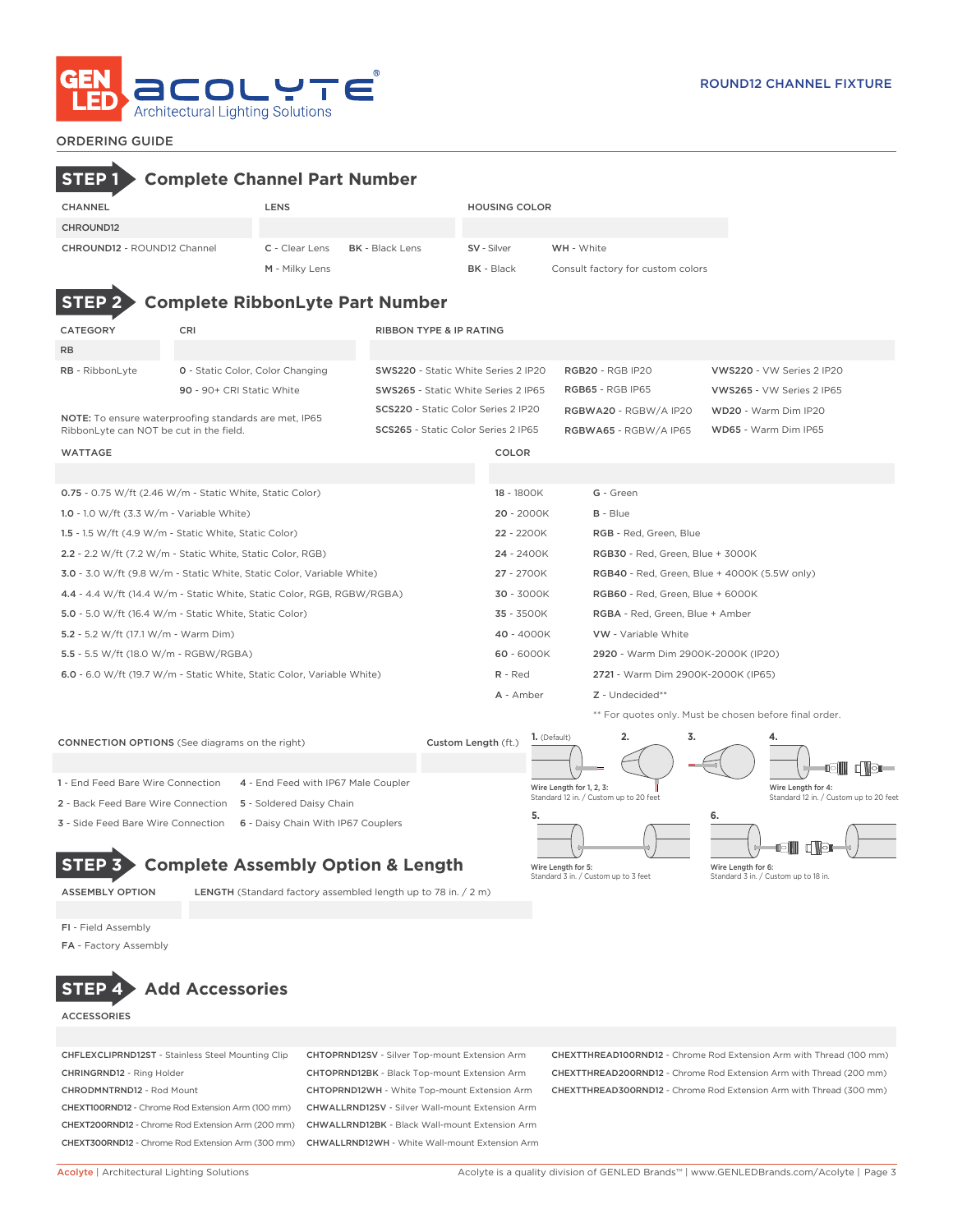

| Available<br>Wattages | Cuttable<br>Length                         | LED<br>Color<br>Pitch<br>Temp. |       | Im/W<br>without | <b>Delivered Lumens</b><br><b>Delivered Lumens</b><br>with Clear Lens<br>with Milky Lens |                                                                                                       | <b>Delivered Lumens</b><br>with Black Lens |                      | Compatible<br>with Channel |              |             |  |  |  |
|-----------------------|--------------------------------------------|--------------------------------|-------|-----------------|------------------------------------------------------------------------------------------|-------------------------------------------------------------------------------------------------------|--------------------------------------------|----------------------|----------------------------|--------------|-------------|--|--|--|
|                       |                                            |                                |       | Lens            | (lm/ft / lm/m)                                                                           | (lm/ft / lm/m)                                                                                        | (lm/ft / lm/m)                             | Length               | IP <sub>20</sub>           | <b>IP65</b>  | <b>IP68</b> |  |  |  |
|                       |                                            |                                |       | 1800K           | 84                                                                                       | 59 / 192                                                                                              | 47 / 155                                   | 44 / 145             |                            |              |             |  |  |  |
|                       |                                            |                                | 2000K | 99              | 69 / 227                                                                                 | 56/183                                                                                                | 52/171                                     |                      |                            |              |             |  |  |  |
|                       |                                            |                                | 2200K | 109             | 76 / 249                                                                                 | 61 / 201                                                                                              | 57/188                                     | IP20:                |                            |              |             |  |  |  |
| 0.75 Static           |                                            |                                | 2400K | 113             | 79 / 259                                                                                 | 64/209                                                                                                | 59 / 195                                   | 49 ft<br>(15 m)      |                            |              |             |  |  |  |
| White                 | 1.97 in.<br>$(50$ mm $)$                   | 48 LEDs/ft<br>(160 LEDs/m)     | 2700K | 123             | 86 / 281                                                                                 | 69 / 227                                                                                              | 65 / 212                                   | IP65:                | $\checkmark$               | $\checkmark$ |             |  |  |  |
| Series 2              |                                            |                                | 3000K | 123             | 86 / 281                                                                                 | 69 / 227                                                                                              | 65 / 212                                   | 32.8 ft              |                            |              |             |  |  |  |
|                       |                                            |                                | 3500K | 130             | 91 / 297                                                                                 | 73 / 240                                                                                              | 68 / 224                                   | (10 m)               |                            |              |             |  |  |  |
|                       |                                            |                                | 4000K | 134             | 93 / 307                                                                                 | 75 / 247                                                                                              | 70 / 231                                   |                      |                            |              |             |  |  |  |
|                       |                                            |                                | 6000K | 131             | 91 / 300                                                                                 | 74 / 242                                                                                              | 69 / 226                                   |                      |                            |              |             |  |  |  |
|                       |                                            |                                | 1800K | 84              | 117 / 384                                                                                | 95 / 310                                                                                              | 88 / 289                                   |                      |                            |              |             |  |  |  |
|                       |                                            |                                | 2000K | 98              | 137 / 384                                                                                | 110 / 362                                                                                             | 103 / 338                                  |                      |                            |              |             |  |  |  |
|                       |                                            |                                | 2200K | 109             | 152 / 499                                                                                | 123/402                                                                                               | 114 / 375                                  | IP20:                |                            |              |             |  |  |  |
| 1.5 Static            |                                            |                                | 2400K | 113             | 158 / 517                                                                                | 127 / 417                                                                                             | 119 / 389                                  | 49 ft<br>(15 m)      |                            |              |             |  |  |  |
| White                 | 1.97 in.<br>$(50$ mm $)$                   | 48 LEDs/ft<br>(160 LEDs/m)     | 2700K | 123             | 172/563                                                                                  | 138 / 454                                                                                             | 129/424                                    | IP65:                | $\checkmark$               | $\checkmark$ |             |  |  |  |
| Series 2              |                                            |                                | 3000K | 123             | 172 / 563                                                                                | 138 / 454                                                                                             | 129/424                                    | 32.8 ft              |                            |              |             |  |  |  |
|                       |                                            |                                | 3500K | 129             | 180 / 590                                                                                | 145 / 476                                                                                             | 135 / 444                                  | (10 m)               |                            |              |             |  |  |  |
|                       |                                            |                                | 4000K | 134             | 187/613                                                                                  | 151 / 495                                                                                             | 141 / 462                                  |                      |                            |              |             |  |  |  |
|                       |                                            |                                | 6000K | 131             | 183 / 600                                                                                | 147 / 484                                                                                             | 138 / 451                                  |                      |                            |              |             |  |  |  |
|                       |                                            |                                | 1800K | 83              | 170 / 557                                                                                | 137 / 449                                                                                             | 128/419                                    |                      |                            |              |             |  |  |  |
|                       |                                            |                                | 2000K | 96              | 196 / 644                                                                                | 158 / 520                                                                                             | 148 / 485                                  |                      |                            |              |             |  |  |  |
|                       |                                            |                                | 2200K | 106             | 217 / 712                                                                                | 175/574                                                                                               | 163 / 536                                  | IP20:                |                            |              |             |  |  |  |
| 2.2 Static            |                                            | 48 LEDs/ft<br>(160 LEDs/m)     | 2400K | 111             | 227 / 745                                                                                | 183 / 601                                                                                             | 171 / 561                                  | 42 ft<br>(12.8 m)    | $\checkmark$               | $\checkmark$ |             |  |  |  |
| White                 | 1.97 in.<br>$(50$ mm $)$                   |                                | 2700K | 120             | 246 / 806                                                                                | 198 / 650                                                                                             | 185 / 606                                  | IP65:                |                            |              |             |  |  |  |
| Series 2              |                                            |                                | 3000K | 122             | 250 / 819                                                                                | 201/660                                                                                               | 188 / 616                                  | 32.8 ft              |                            |              |             |  |  |  |
|                       |                                            |                                | 3500K | 127             | 260 / 852                                                                                | 210 / 687                                                                                             | 196 / 642                                  | (10 m)               |                            |              |             |  |  |  |
|                       |                                            |                                | 4000K | 133             | 272 / 893                                                                                | 219 / 720                                                                                             | 205 / 672                                  |                      |                            |              |             |  |  |  |
|                       |                                            |                                | 6000K | 128             | 262 / 859                                                                                | 211/693                                                                                               | 197 / 647                                  |                      |                            |              |             |  |  |  |
|                       | 1.97 in.<br>$(50$ mm $)$                   | 48 LEDs/ft<br>(160 LEDs/m)     | 1800K | 84              | 234 / 769                                                                                | 189 / 620                                                                                             | 176 / 579                                  |                      |                            |              |             |  |  |  |
|                       |                                            |                                |       |                 |                                                                                          | 2000K                                                                                                 | 98                                         | 273/897              | 221 / 723                  | 206 / 675    |             |  |  |  |
|                       |                                            |                                | 2200K | 108             | 301/989                                                                                  | 243 / 797                                                                                             | 227 / 744                                  | IP20:                |                            |              |             |  |  |  |
| 3.0 Static            |                                            |                                |       | 2400K           | 109.8                                                                                    | 306 / 1005                                                                                            | 247 / 811                                  | 231 / 756            | 36 ft<br>$(11 \text{ m})$  |              |             |  |  |  |
| White<br>Series 2     |                                            |                                | 2700K | 122.9           | 343 / 1125                                                                               | 277 / 907                                                                                             | 258 / 847                                  | IP65:                | $\checkmark$               | $\checkmark$ |             |  |  |  |
|                       |                                            |                                | 3000K | 130             | 363 / 1190                                                                               | 293 / 960                                                                                             | 273 / 896                                  | 32.8 ft              |                            |              |             |  |  |  |
|                       |                                            |                                |       |                 |                                                                                          | 3500K                                                                                                 | 133                                        | 371 / 1217           | 299 / 982                  | 279 / 916    | (10 m)      |  |  |  |
|                       |                                            |                                | 4000K | 133             | 371 / 1217                                                                               | 299 / 982                                                                                             | 279 / 916                                  |                      |                            |              |             |  |  |  |
|                       |                                            |                                | 6000K | 128             | 357 / 1172                                                                               | 288 / 945                                                                                             | 269 / 882                                  |                      |                            |              |             |  |  |  |
|                       |                                            |                                | 1800K | 81              | 331/1087                                                                                 | 267 / 877                                                                                             | 249 / 818                                  |                      |                            |              |             |  |  |  |
|                       |                                            |                                | 2000K | 95              | 389 / 1275                                                                               | 314 / 1029                                                                                            | 293 / 960                                  |                      |                            |              |             |  |  |  |
|                       |                                            |                                | 2200K | 105             | 430 / 1410                                                                               | 347 / 1137                                                                                            | 323 / 1061                                 |                      |                            |              |             |  |  |  |
| 4.4 Static            | 1.97 in.                                   | 48 LEDs/ft                     | 2400K | 109             | 446 / 1463                                                                               | 360 / 1180                                                                                            | 336 / 1101                                 | 28 ft 4 in.          |                            |              |             |  |  |  |
| White<br>Series 2     | $(50$ mm $)$                               | (160 LEDs/m)                   | 2700K | 122             | 499 / 1638                                                                               | 403 / 1321                                                                                            | 376 / 1233                                 | (8.64 m)             | $\checkmark$               | $\checkmark$ |             |  |  |  |
|                       |                                            |                                | 3000K | 129             | 528 / 1732                                                                               | 426 / 1397                                                                                            | 397 / 1304                                 |                      |                            |              |             |  |  |  |
|                       |                                            |                                | 3500K | 132             | 540 / 1772                                                                               | 436 / 1429                                                                                            | 407 / 1334                                 |                      |                            |              |             |  |  |  |
|                       |                                            |                                | 4000K | 132             | 540 / 1772                                                                               | 436 / 1429                                                                                            | 407 / 1334                                 |                      |                            |              |             |  |  |  |
|                       |                                            |                                | 6000K | 126             | 516 / 1692                                                                               | 416 / 1364                                                                                            | 388 / 1273                                 |                      |                            |              |             |  |  |  |
|                       |                                            |                                | 1800K | 83              | 386 / 1266                                                                               | 311 / 1021                                                                                            | 291 / 953                                  |                      |                            |              |             |  |  |  |
|                       |                                            |                                | 2000K | 98              | 456 / 1495                                                                               | 368 / 1206                                                                                            | 343 / 1125                                 |                      |                            |              |             |  |  |  |
|                       |                                            |                                | 2200K | 107             | 498 / 1632                                                                               | 401 / 1316                                                                                            | 375 / 1229                                 | IP20:<br>33 ft 4 in. |                            |              |             |  |  |  |
| 5.0 Static            | 1.4 in.                                    | 68 LEDs/ft                     | 2400K | 110             | 511/1675                                                                                 | 412 / 1351                                                                                            | 384 / 1261                                 | (10.1 m)             |                            |              |             |  |  |  |
| White<br>Series 2     | $(35.7$ mm $)$                             | (224 LEDs/m)                   | 2700K | 123             | 571 / 1875                                                                               | 461 / 1512                                                                                            | 430 / 1411                                 | IP65:                | $\checkmark$               | $\checkmark$ |             |  |  |  |
|                       |                                            |                                | 3000K | 130             | 605 / 1983                                                                               | 488 / 1599                                                                                            | 455 / 1493                                 | 32.8 ft              |                            |              |             |  |  |  |
|                       |                                            |                                | 3500K | 133             | 618 / 2029                                                                               | 499 / 1636                                                                                            | 466 / 1527                                 | (10 m)               |                            |              |             |  |  |  |
|                       |                                            |                                | 4000K | 133             | 618 / 2029                                                                               | 499 / 1636                                                                                            | 466 / 1527                                 |                      |                            |              |             |  |  |  |
|                       | Acolyte   Architectural Lighting Solutions |                                | 6000K | 127             | 591 / 1937                                                                               | 476 / 1562<br>Acolyte is a quality division of GENLED Brands™   www.GENLEDBrands.com/Acolyte   Page 4 | 445 / 1458                                 |                      |                            |              |             |  |  |  |
|                       |                                            |                                |       |                 |                                                                                          |                                                                                                       |                                            |                      |                            |              |             |  |  |  |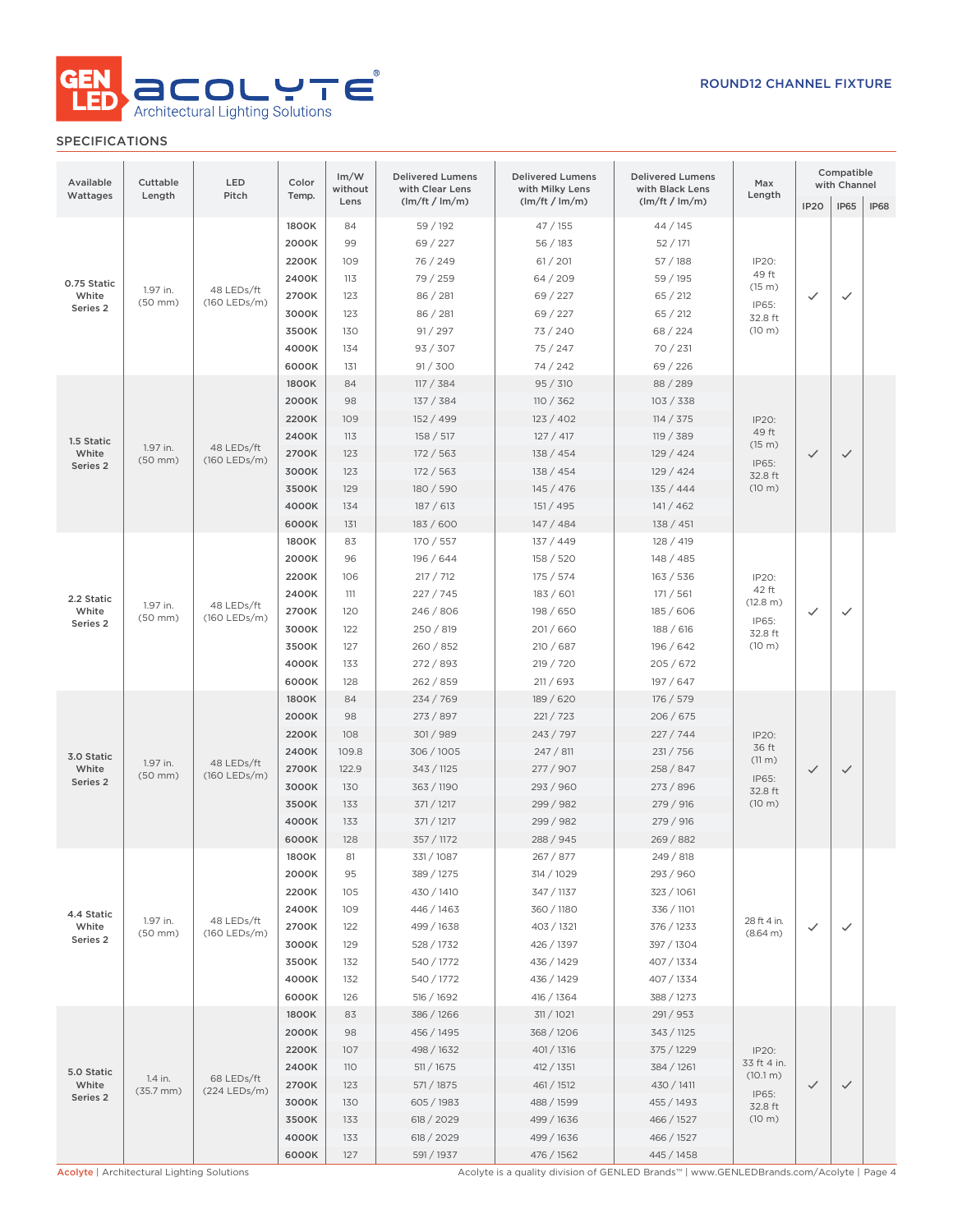

| Available<br>Wattages                | Cuttable<br>Length       | LED<br>Pitch                 | Color<br>Temp.                    | Im/W<br>without<br>Lens | <b>Delivered Lumens</b><br>with Clear Lens<br>(lm/ft / lm/m) | <b>Delivered Lumens</b><br>with Milky Lens<br>(lm/ft / lm/m) | <b>Delivered Lumens</b><br>with Black Lens<br>(lm/ft / lm/m) | Max<br>Length     | Compatible<br>with Channel |              |             |  |      |    |          |        |        |                   |              |              |  |      |    |           |        |          |                    |                |   |  |
|--------------------------------------|--------------------------|------------------------------|-----------------------------------|-------------------------|--------------------------------------------------------------|--------------------------------------------------------------|--------------------------------------------------------------|-------------------|----------------------------|--------------|-------------|--|------|----|----------|--------|--------|-------------------|--------------|--------------|--|------|----|-----------|--------|----------|--------------------|----------------|---|--|
|                                      |                          |                              |                                   |                         |                                                              |                                                              |                                                              |                   | IP <sub>20</sub>           | <b>IP65</b>  | <b>IP68</b> |  |      |    |          |        |        |                   |              |              |  |      |    |           |        |          |                    |                |   |  |
|                                      |                          |                              | 1800K                             | 82<br>95                | 458 / 1501                                                   | 369 / 1211<br>428 / 1403                                     | 344 / 1130                                                   |                   |                            |              |             |  |      |    |          |        |        |                   |              |              |  |      |    |           |        |          |                    |                |   |  |
|                                      |                          |                              | 2000K                             |                         | 530 / 1739<br>591 / 1941                                     |                                                              | 399 / 1309                                                   |                   |                            |              |             |  |      |    |          |        |        |                   |              |              |  |      |    |           |        |          |                    |                |   |  |
|                                      |                          |                              | 2200K                             | 106                     |                                                              | 477 / 1565                                                   | 445 / 1461                                                   |                   |                            |              |             |  |      |    |          |        |        |                   |              |              |  |      |    |           |        |          |                    |                |   |  |
| 6.0 Static                           | 1.4 in.                  | 68 LEDs/ft                   | 2400K                             | 109                     | 608 / 1995                                                   | 491 / 1609                                                   | 458 / 1502                                                   | 28 ft             |                            |              |             |  |      |    |          |        |        |                   |              |              |  |      |    |           |        |          |                    |                |   |  |
| White<br>Series 2                    | $(35.7$ mm $)$           | (224 LEDs/m)                 | 2700K                             | 122                     | 681 / 2233                                                   | 549 / 1801                                                   | 512 / 1681                                                   | (8.5 m)           | $\checkmark$               | $\checkmark$ |             |  |      |    |          |        |        |                   |              |              |  |      |    |           |        |          |                    |                |   |  |
|                                      |                          |                              | 3000K                             | 129                     | 720 / 2362                                                   | 581 / 1905                                                   | 542 / 1778                                                   |                   |                            |              |             |  |      |    |          |        |        |                   |              |              |  |      |    |           |        |          |                    |                |   |  |
|                                      |                          |                              | 3500K                             | 132                     | 737 / 2417                                                   | 594 / 1949                                                   | 554 / 1819                                                   |                   |                            |              |             |  |      |    |          |        |        |                   |              |              |  |      |    |           |        |          |                    |                |   |  |
|                                      |                          |                              | 4000K                             | 132                     | 737 / 2417                                                   | 594 / 1949                                                   | 554 / 1819                                                   |                   |                            |              |             |  |      |    |          |        |        |                   |              |              |  |      |    |           |        |          |                    |                |   |  |
|                                      |                          |                              | 6000K                             | 126                     | 703 / 2307                                                   | 567 / 1860                                                   | 529 / 1736                                                   |                   |                            |              |             |  |      |    |          |        |        |                   |              |              |  |      |    |           |        |          |                    |                |   |  |
| 0.75 Static                          |                          |                              | Red                               | 41                      | 29/94                                                        | 23/76                                                        | 22/71                                                        | IP20:<br>49 ft    |                            |              |             |  |      |    |          |        |        |                   |              |              |  |      |    |           |        |          |                    |                |   |  |
| Color                                | 1.97 in.<br>$(50$ mm $)$ | 48 LEDs/ft<br>(160 LEDs/m)   | Green                             | 175                     | 122/400                                                      | 98 / 323                                                     | 92 / 301                                                     | (15 m)<br>IP65:   | $\checkmark$               | $\checkmark$ |             |  |      |    |          |        |        |                   |              |              |  |      |    |           |        |          |                    |                |   |  |
| Series <sub>2</sub>                  |                          |                              | <b>Blue</b>                       | 19                      | 13/43                                                        | 11 / 35                                                      | 10/33                                                        | 32.8 ft<br>(10 m) |                            |              |             |  |      |    |          |        |        |                   |              |              |  |      |    |           |        |          |                    |                |   |  |
|                                      |                          |                              | Amber<br>Red                      | 34<br>42                | 24/78<br>59 / 192                                            | 19/63<br>47/155                                              | 18/59<br>44 / 145                                            |                   |                            |              |             |  |      |    |          |        |        |                   |              |              |  |      |    |           |        |          |                    |                |   |  |
| 1.5 Static                           |                          |                              |                                   |                         | 223 / 732                                                    |                                                              | 168 / 551                                                    | IP20:<br>49 ft    |                            |              |             |  |      |    |          |        |        |                   |              |              |  |      |    |           |        |          |                    |                |   |  |
| Color                                | 1.97 in.<br>$(50$ mm $)$ | 48 LEDs/ft<br>(160 LEDs/m)   | Green                             | 160                     |                                                              | 180 / 591                                                    |                                                              | (15 m)<br>IP65:   | ✓                          | $\checkmark$ |             |  |      |    |          |        |        |                   |              |              |  |      |    |           |        |          |                    |                |   |  |
| Series <sub>2</sub>                  |                          |                              | Blue<br>Amber                     | 18<br>34                | 25/82                                                        | 20/66                                                        | 19/62                                                        | 32.8 ft<br>(10 m) |                            |              |             |  |      |    |          |        |        |                   |              |              |  |      |    |           |        |          |                    |                |   |  |
|                                      |                          |                              | Red                               | 42                      | 47 / 156<br>86 / 282                                         | 38 / 125<br>69 / 227                                         | 36 / 117<br>65 / 212                                         |                   |                            |              |             |  |      |    |          |        |        |                   |              |              |  |      |    |           |        |          |                    |                |   |  |
| 2.2 Static                           |                          |                              | Green                             | 145                     | 297 / 973                                                    | 239 / 785                                                    | 223 / 733                                                    | IP20:<br>42 ft    |                            |              |             |  |      |    |          |        |        |                   |              |              |  |      |    |           |        |          |                    |                |   |  |
| Color                                | 1.97 in.<br>$(50$ mm $)$ | 48 LEDs/ft<br>$(160$ LEDs/m) | <b>Blue</b>                       | 18                      | 37/121                                                       | 30/97                                                        | 28/91                                                        | (12.8 m)<br>IP65: | $\checkmark$               | $\checkmark$ |             |  |      |    |          |        |        |                   |              |              |  |      |    |           |        |          |                    |                |   |  |
| Series <sub>2</sub>                  |                          |                              | Amber                             | 34                      | 70 / 228                                                     | 56/184                                                       | 52/172                                                       | 32.8 ft<br>(10 m) |                            |              |             |  |      |    |          |        |        |                   |              |              |  |      |    |           |        |          |                    |                |   |  |
|                                      |                          |                              | Red                               | 40                      | 112 / 366                                                    | 90/295                                                       | 84 / 267                                                     |                   |                            |              |             |  |      |    |          |        |        |                   |              |              |  |      |    |           |        |          |                    |                |   |  |
| 3.0 Static                           |                          |                              | Green                             | 127                     | 354 / 1162                                                   | 286 / 937                                                    | 267 / 875                                                    |                   |                            |              |             |  |      |    |          |        |        |                   |              |              |  |      |    |           |        |          |                    |                |   |  |
| Color<br>Series <sub>2</sub>         | 1.97 in.<br>$(50$ mm $)$ | (160 LEDs/m)                 |                                   |                         |                                                              |                                                              |                                                              |                   | 48 LEDs/ft                 |              |             |  | Blue | 25 | 70 / 229 | 56/185 | 53/172 | 32.8 ft<br>(10 m) | $\checkmark$ | $\checkmark$ |  |      |    |           |        |          |                    |                |   |  |
|                                      |                          |                              | Amber                             | 29                      | 81 / 265                                                     | 65/214                                                       | 61/200                                                       |                   |                            |              |             |  |      |    |          |        |        |                   |              |              |  |      |    |           |        |          |                    |                |   |  |
|                                      |                          |                              | Red                               | 38                      | 155 / 510                                                    | 125 / 411                                                    | 117 / 384                                                    |                   |                            |              |             |  |      |    |          |        |        |                   |              |              |  |      |    |           |        |          |                    |                |   |  |
| 4.4 Static                           | 1.97 in.                 | 48 LEDs/ft                   | Green                             | 117                     | 479 / 1571                                                   | 386 / 1267                                                   | 360 / 1182                                                   |                   |                            |              |             |  |      |    |          |        |        |                   |              |              |  |      |    |           |        |          |                    |                |   |  |
| Color<br>Series <sub>2</sub>         | $(50$ mm $)$             | $(160$ LEDs/m)               | Blue                              | 24                      | 98 / 322                                                     | 79 / 260                                                     | 74/243                                                       | 29 ft<br>(8.8 m)  | $\checkmark$               | $\checkmark$ |             |  |      |    |          |        |        |                   |              |              |  |      |    |           |        |          |                    |                |   |  |
|                                      |                          |                              | Amber                             | 25                      | 102 / 336                                                    | 83 / 271                                                     | 77/253                                                       |                   |                            |              |             |  |      |    |          |        |        |                   |              |              |  |      |    |           |        |          |                    |                |   |  |
|                                      |                          |                              | Red                               | 37                      | 172 / 564                                                    | 139 / 455                                                    | 130 / 425                                                    |                   |                            |              |             |  |      |    |          |        |        |                   |              |              |  |      |    |           |        |          |                    |                |   |  |
| 5.0 Static                           | 1.4 in.                  | 68 LEDs/ft                   | Green                             | 116                     | 539 / 1770                                                   | 435 / 1427                                                   | 406 / 1332                                                   | 30 ft             |                            |              |             |  |      |    |          |        |        |                   |              |              |  |      |    |           |        |          |                    |                |   |  |
| Color<br>Series 2                    | $(35.7 \text{ mm})$      | $(224$ LEDs/m)               |                                   |                         |                                                              |                                                              |                                                              |                   |                            |              |             |  |      |    |          |        |        |                   |              |              |  | Blue | 24 | 112 / 366 | 90/295 | 84 / 276 | $(9.14 \text{ m})$ | $\checkmark$ . | ✓ |  |
|                                      |                          |                              | Amber                             | 26                      | 121 / 397                                                    | 98 / 320                                                     | 91 / 299                                                     |                   |                            |              |             |  |      |    |          |        |        |                   |              |              |  |      |    |           |        |          |                    |                |   |  |
|                                      |                          |                              | Red                               | 37                      | 206 / 677                                                    | 167 / 546                                                    | 155 / 510                                                    |                   |                            |              |             |  |      |    |          |        |        |                   |              |              |  |      |    |           |        |          |                    |                |   |  |
| 6.0 Static                           | 1.4 in.                  | 68 LEDs/ft                   | Green                             | 113                     | 631 / 2069                                                   | 509 / 1668                                                   | 475 / 1557                                                   | 28 ft             |                            |              |             |  |      |    |          |        |        |                   |              |              |  |      |    |           |        |          |                    |                |   |  |
| Color<br>Series 2                    | $(35.7$ mm $)$           | (224 LEDs/m)                 | Blue                              | 23                      | 128 / 421                                                    | 104 / 340                                                    | 97 / 317                                                     | (8.5 m)           | $\checkmark$               | $\checkmark$ |             |  |      |    |          |        |        |                   |              |              |  |      |    |           |        |          |                    |                |   |  |
|                                      |                          |                              | Amber                             | 24                      | 134 / 439                                                    | 108 / 354                                                    | 101 / 331                                                    |                   |                            |              |             |  |      |    |          |        |        |                   |              |              |  |      |    |           |        |          |                    |                |   |  |
| 1.0<br>Variable<br>White<br>Series 2 | 1.97 in.<br>$(50$ mm $)$ | 42 LEDs/ft<br>(140 LEDs/m)   | 2000K<br>$\ddot{}$<br>6500K       | 85                      | 79 / 259                                                     | 64/209                                                       | 60 / 195                                                     | 32.8 ft<br>(10 m) | $\checkmark$               | $\checkmark$ |             |  |      |    |          |        |        |                   |              |              |  |      |    |           |        |          |                    |                |   |  |
| 3.0<br>Variable<br>White<br>Series 2 | 1.97 in.<br>$(50$ mm $)$ | 42 LEDs/ft<br>(140 LEDs/m)   | 2000K<br>$^{\mathrm{+}}$<br>6500K | 80                      | 223 / 732                                                    | 180 / 591                                                    | 168 / 551                                                    |                   | $\checkmark$               | $\checkmark$ |             |  |      |    |          |        |        |                   |              |              |  |      |    |           |        |          |                    |                |   |  |
| 6.0<br>Variable<br>White<br>Series 2 | 1.97 in.<br>$(50$ mm $)$ | 42 LEDs/ft<br>(140 LEDs/m)   | 2000K<br>$^+$<br>6500K            | 75                      | 419 / 1373                                                   | 338 / 1107<br>315 / 1033                                     |                                                              | 32.8 ft<br>(10 m) | $\checkmark$               | $\checkmark$ |             |  |      |    |          |        |        |                   |              |              |  |      |    |           |        |          |                    |                |   |  |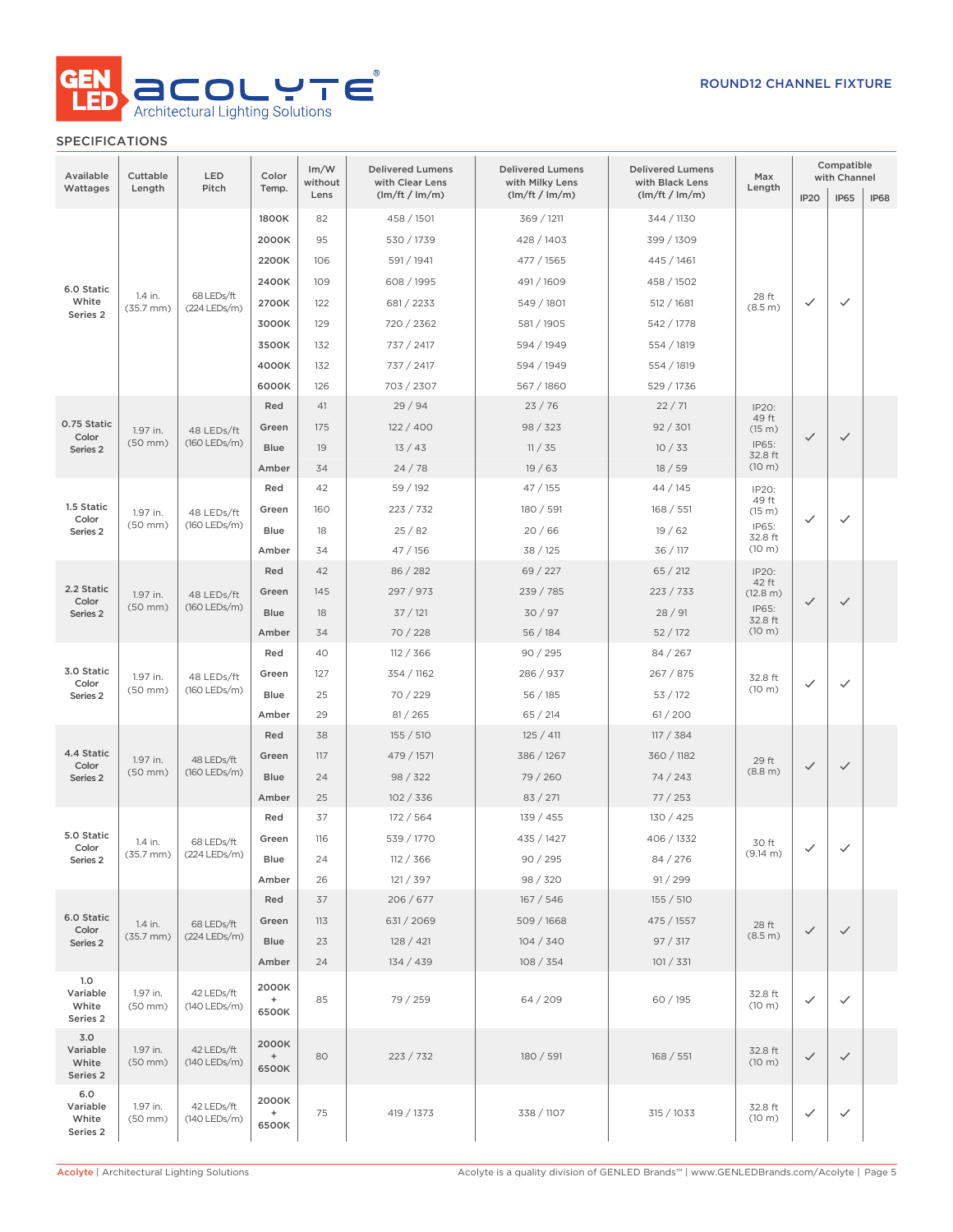

| Available                   | Cuttable                           | <b>LED</b>                   | Color                     | Im/W<br>without | <b>Delivered Lumens</b><br>with Clear Lens | <b>Delivered Lumens</b><br>with Milky Lens | <b>Delivered Lumens</b><br>with Black Lens | Max                                | Compatible<br>with Channel |              |             |
|-----------------------------|------------------------------------|------------------------------|---------------------------|-----------------|--------------------------------------------|--------------------------------------------|--------------------------------------------|------------------------------------|----------------------------|--------------|-------------|
| Wattages                    | Pitch<br>Length                    |                              | Temp.                     | Lens            | (lm/ft / lm/m)                             | (lm/ft / lm/m)                             | (lm/ft / lm/m)                             | Length                             | IP20                       | <b>IP65</b>  | <b>IP68</b> |
| 2.2 RGB                     | 6.55 in.<br>$(166.4 \, \text{mm})$ | 9 LEDs/ft<br>$(30$ LEDs/m)   | <b>RGB</b>                | 37              | 76 / 248                                   | 61 / 200                                   | 57/187                                     | 19 ft 7.9 in.<br>(6 <sub>m</sub> ) | $\checkmark$               | $\checkmark$ |             |
| 4.4 RGB                     | 3.94 in.<br>$(100 \, \text{mm})$   | 18 LEDs/ft<br>$(60$ LEDs/m)  | <b>RGB</b>                | 37              | 76 / 249                                   | 61 / 200                                   | 57/187                                     | 19 ft 7.9 in.<br>(6 <sub>m</sub> ) | $\checkmark$               | $\checkmark$ |             |
| 4.4 RGBW                    | 6.55 in.<br>$(166.4 \, \text{mm})$ | 18 LEDs/ft<br>$(60$ LEDs/m)  | <b>RGBW</b>               | 65              | 266 / 873                                  | 215 / 704                                  | 57/187                                     | 19 ft 7.9 in.<br>(6 <sub>m</sub> ) | $\checkmark$               | $\checkmark$ |             |
| 4.4 RGBA                    | 6.55 in.<br>$(166.4 \, \text{mm})$ | 18 LEDs/ft<br>$(60$ LEDs/m)  | <b>RGBA</b>               | 33              | 135 / 443                                  | 109/357                                    | 200/657                                    | 19 ft 7.9 in.<br>(6 <sub>m</sub> ) | $\checkmark$               | $\checkmark$ |             |
| $5.54$ -in-1<br><b>RGBW</b> | 3.94 in.<br>$(100$ mm $)$          | 18 LEDs/ft<br>$(60$ LEDs/m)  | <b>RGBW</b>               | 51              | 261 / 856                                  | 210 / 690                                  | 196 / 644                                  | 19 ft 7.9 in.<br>(6 <sub>m</sub> ) | $\checkmark$               | $\checkmark$ |             |
| $5.54-in-1$<br><b>RGBA</b>  | 3.94 in.<br>$(100$ mm $)$          | 18 LEDs/ft<br>$(60$ LEDs/m)  | <b>RGBA</b>               | 27              | 138 / 453                                  | 111 / 365                                  | 104 / 341                                  | 19 ft 7.9 in.<br>(6 <sub>m</sub> ) | $\checkmark$               | $\checkmark$ |             |
| 5.2<br>Warm Dim             | 3.94 in.<br>$(100$ mm $)$          | 36 LEDs/ft<br>$(120$ LEDs/m) | <b>WARM</b><br><b>DIM</b> | 55              | 266 / 873                                  | 215 / 704                                  | 200 / 657                                  | 16 ft 4 in.<br>(5 <sub>m</sub> )   | $\checkmark$               | $\checkmark$ |             |

### DIODE VISIBILITY CHART (Data below applies to installations with Milky lens only)

| No Visible Diode = N |                                                   |                                |                                 |                                 |                                 |                                  |                     |                            | With Visible Diode = Y |                            |  |
|----------------------|---------------------------------------------------|--------------------------------|---------------------------------|---------------------------------|---------------------------------|----------------------------------|---------------------|----------------------------|------------------------|----------------------------|--|
|                      | <b>Static White &amp; Static Color RibbonLyte</b> |                                |                                 |                                 |                                 | <b>Color Changing RibbonLyte</b> |                     |                            |                        |                            |  |
| 0.75/1.5/2.2         | 3.0/4.4<br><b>Static White</b>                    | 3.0/4.4<br><b>Static Color</b> | 5.0/6.0<br><b>Static White</b>  | 5.0/6.0<br><b>Static Color</b>  | 2.2<br><b>RGB</b>               | 4.4<br><b>RGB</b>                | 4.4<br>RGBW/A       | 5.5<br>$4$ -in-1<br>RGBW/A | Warm Dim               | <b>Variable White</b>      |  |
| IP20<br><b>IP65</b>  | IP20<br><b>IP65</b>                               | IP20<br><b>IP65</b>            | IP <sub>20</sub><br><b>IP65</b> | IP <sub>20</sub><br><b>IP65</b> | IP <sub>20</sub><br><b>IP65</b> | IP20<br><b>IP65</b>              | IP20<br><b>IP65</b> | IP20<br><b>IP65</b>        | IP2O<br><b>IP65</b>    | <b>IP20</b><br><b>IP65</b> |  |
| Y                    | N                                                 | Y                              | N                               | Y                               | Y                               | Y                                | Y                   | Y                          | Y                      | Y                          |  |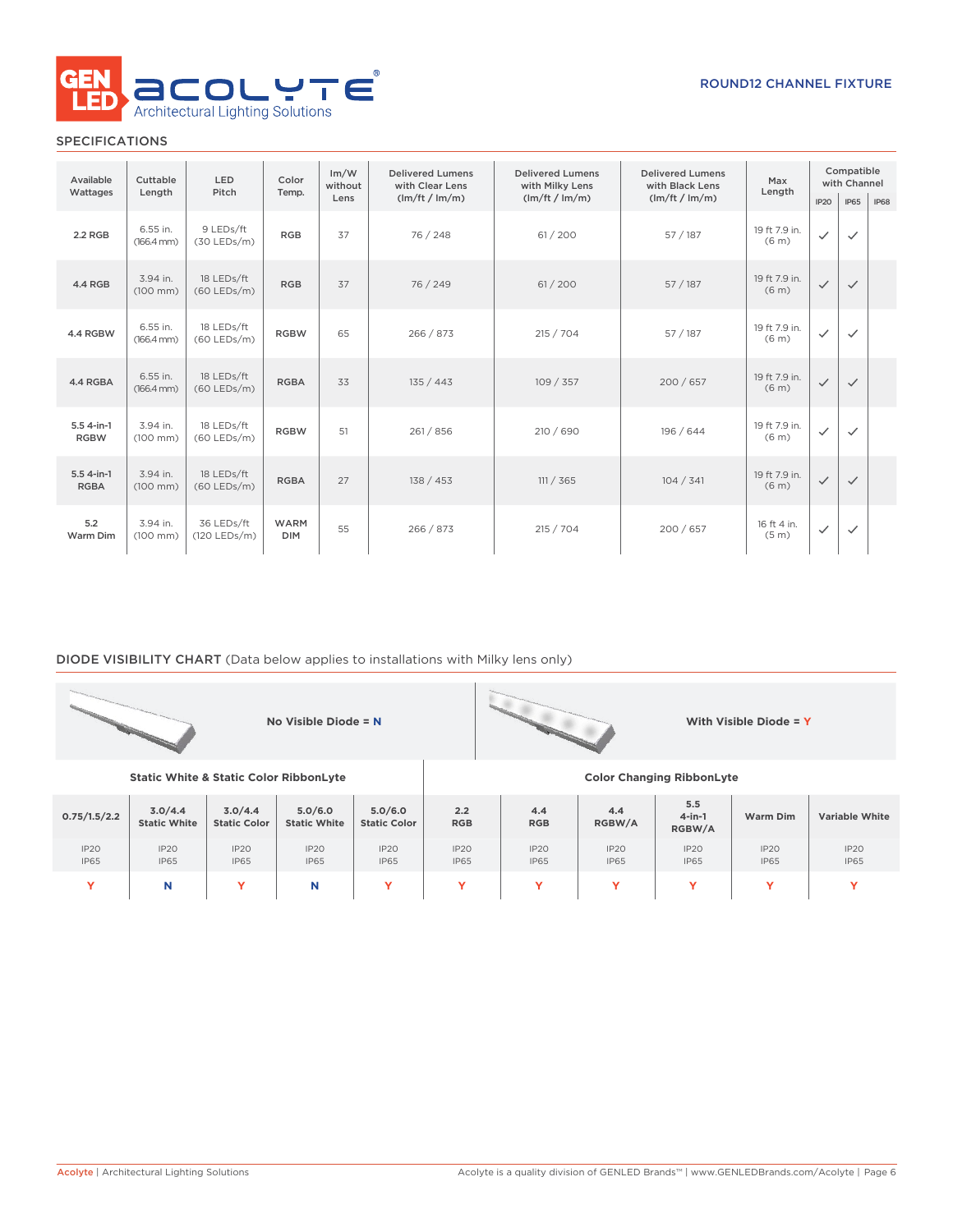

### AVAILABLE DRIVERS

#### NON-DIMMING ELECTRONIC DRIVERS LUTRON HI-LUME DRIVERS



30W, 60W, 96W Non-Dimming Electronic Class 2 Drivers

Part No.: • DRVW2430 (30 Watt) • DRVW2460 (60 Watt)

• DRVW2496 (96 Watt)

Output Voltage: 24 V Voltage Range: 120-277 VAC IP Rating: Dry or Damp UL Listed





60W, 96W, 150W, 300W ELV/MLV Dimmable Drivers

Part No.:

- DRVW2460ELVMLV (60 Watt)
- DRVW2496ELVMLV (96 Watt)
- DRVW24150ELVMLV (150 Watt)
- DRVW24300ELVMLV (300 Watt)

Line Voltage Dimmable Drivers Output Voltage: 24 V Voltage Range: 100-277 VAC IP Rating: IP67 Dimmable UL, CE, and CSA Listed



240W, 320W Non-Dimming Electronic Drivers

Part No.: • DRVW24240 (240 Watt) • DRVW24320 (320 Watt)

Output Voltage: 24 V Voltage Range: 90-305 VAC IP Rating: Dry or Damp UL Recognized



40W Lutron Hi-Lume 1% Dimming Class 2 Drivers

Part No.: • DRVLUT24403W (40 Watt, 3-wire) • DRVLUT24402W (40 Watt, 2-wire)

Output Voltage: 24 V Voltage Range: 120-277 VAC (3-wire model) or 120V (2-wire model) IP Rating: Dry or Damp Dimmable using 2-wire forward phase, 3-wire+G or digital EcoSystem UL Listed



#### LUTRON Skylark Contour Dimmer

Part No.: TRIDIMSKY Width: 2.94 in (75 mm) Length: 4.69 in (120 mm) Depth: 0.30 in (7.6 mm)

- Single pole and 3-way versions
- Compatible with Acolyte MLV drivers
- Slide adjusts brightness and On/Off control
- 30 mA max control current
- Available in white finish



#### LUTRON NOVA-T Dimmer

Part No.: TRIDIMNOVA Width: 2.75 in (70 mm) Length: 4.56 in (116 mm) Depth: 0.30 in (7.6 mm)

- Slide adjusts brightness and On/Off control
- 30 mA max control current
- Available in white finish



#### LUTRON DIVA Dimmer

Part No.: TRIDIMDIVA (With Locator Light) TRIDIMDIVAL Width: 2.94 in (75 mm) Length: 4.69 in (120 mm) Depth: 0.30 in (7.6 mm)

- Large paddle switch with a captive linear-slide dimmer
- 30 mA max control current
- Available in white finish
- Available with locator light which glows green when the switch is off

Note: For more options, please reference the Optional Dimmer List on Acolyte product website page.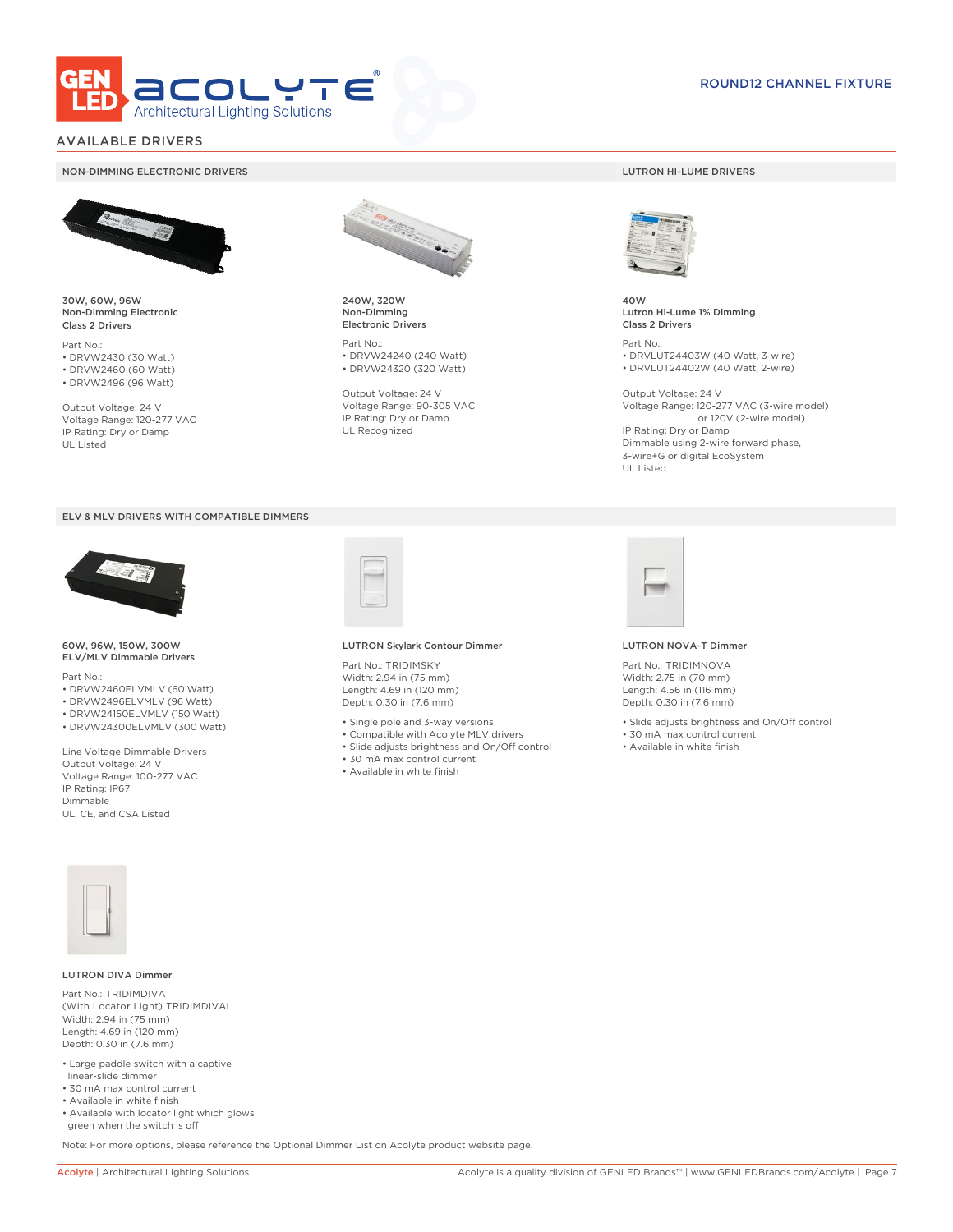

### AVAILABLE DRIVERS / CONTROLLERS AND DIMMING OPTIONS / WIRE GAUGE CHART

### 0-10V DRIVERS AND DIMMERS **DIMMING MODULE**



0-10V Dimmable Waterproof Drivers

96W Part No.: DRVW249610P 288W Part No.: DRVW2428810P Output Voltage: 24 V (+/- 0.5V) Voltage Range: 100-277 VAC Environmental Rating: UL Wet Location UL Listed



## LUTRON DIVA Dimmer

Part No.: LVDIMDIVA Width: 2.94 in (75 mm) Length: 4.69 in (120 mm) Depth: 0.30 in (7.6 mm)

- Compatible with 0-10 V Dimming Module
- Large paddle switch with a captive linear-slide dimmer
- 30 mA max control current
	-
- Available in white finish

#### DMX CONTROLLER AND PART NUMBER - FOR COLOR CHANGING VERSIONS



GLASS TOUCH WALL CONTROLLER Part Number: AWCRGBWW AWCVWW



4 CHANNEL WATERPROOF DMX INTERFACE Part Number: DMXINFWLCD4



1 ZONE WALL CONTROLLER Part Number: DMXCTRLG



5 CHANNEL DMX INTERFACE Part Number: DMXINFLCD5



#### LUTRON NOVA-T Dimmer

Part No.: LVDIMNOVA Width: 2.75 in (70 mm) Length: 4.56 in (116 mm) Depth: 0.30 in (7.6 mm)

- Compatible with 0-10 V Dimming Module
- Slide adjusts brightness and On/Off control
- 30 mA max control current • Available in white finish
	-



#### Variable White Dimming Module

Part No.: VWDIMMOD

• 1 dimming module required per 30 ft (9.1 m) • This product is only compatible with Variable White RibbonLyte, not Variable White Amber or Variable White Red. Works with any 0-10V dimmers to provide CCT change with one dimmer and brightness change with the other.

Note: Max length before additional power is introduced



5 ZONE WALL CONTROLLER Part Number: DMXCTRL



DMX OPTO SPLITTER Part Number: DMXOS8



10 ZONE WALL CONTROLLER Part Number: DMXCTRLD

DRIVER AND RIBBONLYTE AT FULL LOAD Wattages 30 | 60 | 96 | 150 | 200 | 240 | 300 | 320 Wire Gauge Feet Meters Feet Meters Feet Meters Feet Meters Feet Meters Feet Meters Feet Meters Feet Meters 24 AWG | 14 | 4.27 | 9 | 2.74 | 5.5 | 1.68 | 3.75 | 1.14 | 2.75 | 0.84 | 2.25 | 0.69 | 1.75 | 0.53 | 1.75 | 0.53 22 AWG | 22 | 6.71 | 14 | 4.27 | 9 | 2.74 | 5.75 | 1.75 | 4.5 | 1.37 | 3.5 | 1.07 | 2.75 | 0.84 | 2.75 | 0.84 20 AWG | 35 | 10.67 | 23 | 7.01 | 14 | 4.27 | 9 | 2.74 | 7 | 2.13 | 5.75 | 1.75 | 4.5 | 1.37 | 4.25 | 1.30 18 AWG | 56 | 17.07 | 37 | 11.28 | 23 | 7.01 | 15 | 4.57 | 11 | 3.35 | 9 | 2.74 | 7.5 | 2.29 | 7 | 2.13 16 AWG | 90 | 27.44 | 60 | 18.29 | 37 | 11.28 | 24 | 7.32 | 18 | 5.49 | 15 | 4.57 | 12 | 3.66 | 11 | 3.35 14 AWG | 142 | 43.29 | 95 | 28.96 | 59 | 17.99 | 38 | 11.59 | 28 | 8.54 | 23 | 7.01 | 19 | 5.79 | 17 | 5.18 12 AWG | 226 | 68.90 | 151 | 46.04 | 94 | 28.66 | 60 | 18.29 | 45 | 13.72 | 37 | 11.28 | 30 | 9.15 | 28 | 8.54 10 AWG | 360 | 109.76 | 240 | 73.17 | 150 | 45.73 | 96 | 29.27 | 72 | 21.95 | 60 | 18.29 | 48 | 14.63 | 45 | 13.72 8 AWG | 574 | 175.00 | 381 | 116.16 | 239 | 72.87 | 153 | 46.65 | 115 | 35.06 | 95 | 28.96 | 76 | 23.17 | 71 | 21.65